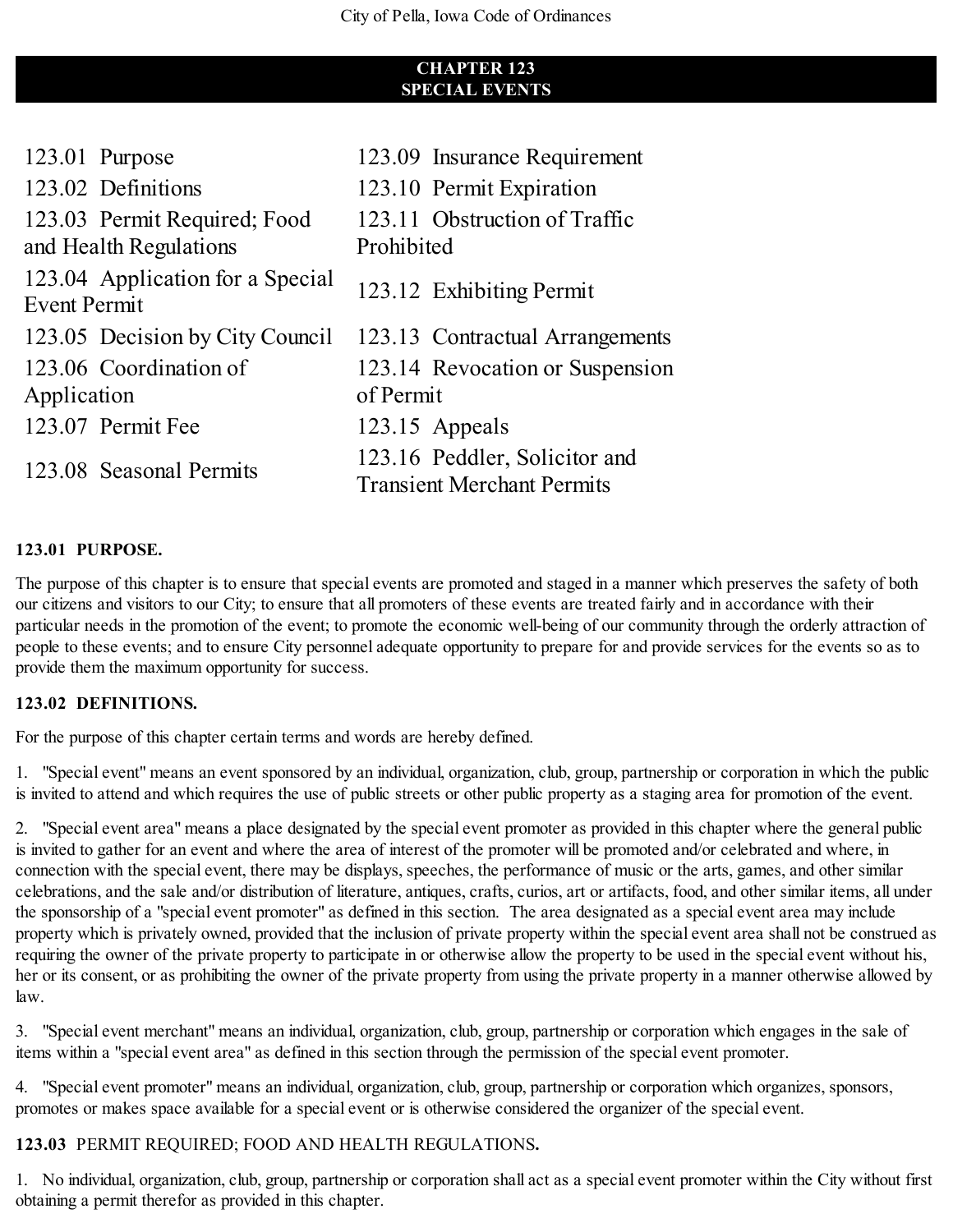2. Special event promoters granted a permit hereunder and special event merchants selling pursuant to that permit shall comply with all applicable State food and health rules and regulations.

3. No permit shall be issued for a special event to be staged on a Sunday, unless the event is sponsored by a church or other religious organization.

# **123.04 APPLICATION FOR A SPECIAL EVENT PERMIT.**

1. A special event promoter shall file with the City Clerk an application for a special event permit. The City Council may grant authority to a special event promoter to hold a special event in a designated special event area. The application shall be on a form furnished by the City Clerk and shall contain information concerning the requested dates and hours of the event, other information required by this chapter, and such other information as may be reasonable in relation to the event for which the permit is requested.

2. The special event promoter shall provide, at the time of application, a preliminary map or drawing showing the area to be designated as the special event area. Upon approval of the application for a special event permit, the special event promoter shall provide the City Clerk a detailed map of the designated special event area, showing any booths, trailers, stages, or other facilities which will be temporarily erected, constructed or parked as a part of the event. The detailed map shall be furnished according to the following schedule:

- A. One week in advance of a one-day event
- B. Two (2) weeks in advance of a two-day event
- C. Three (3) weeks in advance of a three-day event
- D. Four (4) weeks in advance of a four-day event

3. At the time of application for the special event permit, the special event promoter shall make a request for any necessary street or right-of-way closings. Public right-of-way barricades must be attended in order to allow authorized personnel to enter and exit the special event area. It shall be the responsibility of the special event promoter to arrange for the personnel who will attend the barricades. If reserve police officers are requested for this purpose, then the special event promoter shall be responsible for the cost of their services.

# **123.05 DECISION BY CITY COUNCIL.**

The City Council shall approve or deny the permit application in its sole discretion based upon the facts and comments presented to it and the overall effect the special event would have on the City and/or its citizens.

# **123.06 COORDINATION OF APPLICATION.**

1. Upon receipt of an application for a special event permit, the City Clerk shall refer the application to the Police Chief, the Public Works Director, the Electric Director, and such other City personnel as may be appropriate for the coordination of street closings, barricades, and City personnel and service requirements. If the Police Chief deems it necessary for the protection of the public good, the Police Chief shall conduct an investigation of the special event promoter and the proposed special event. The Chief shall submit findings and any other comments to the City Clerk. The City Clerk shall submit the Chief's comments to the City Council for its consideration in making a final decision on the application.

2. Upon review of a special event promoter's application, all affected Department Directors shall attach their comments to the application and return the application to the City Clerk. The City Clerk shall submit the Directors' comments to the City Council for its consideration in making a final decision on the application.

3. Any permit approved by the Council will also include all comments from City Departments and will be provided to the applicant for compliance.

# **123.07 PERMIT FEE.**

The special event promoter shall pay a fee in the amount set out in the schedule of rates and fees contained in Chapter 171 of this Code of Ordinances. The fee shall be paid upon issuance of the permit and shall be nonrefundable. The special event promoter may charge a special event merchant a fee for participation in the special event. This fee shall be separate from the permitting requirements of the City.

# **123.08 SEASONAL PERMITS.**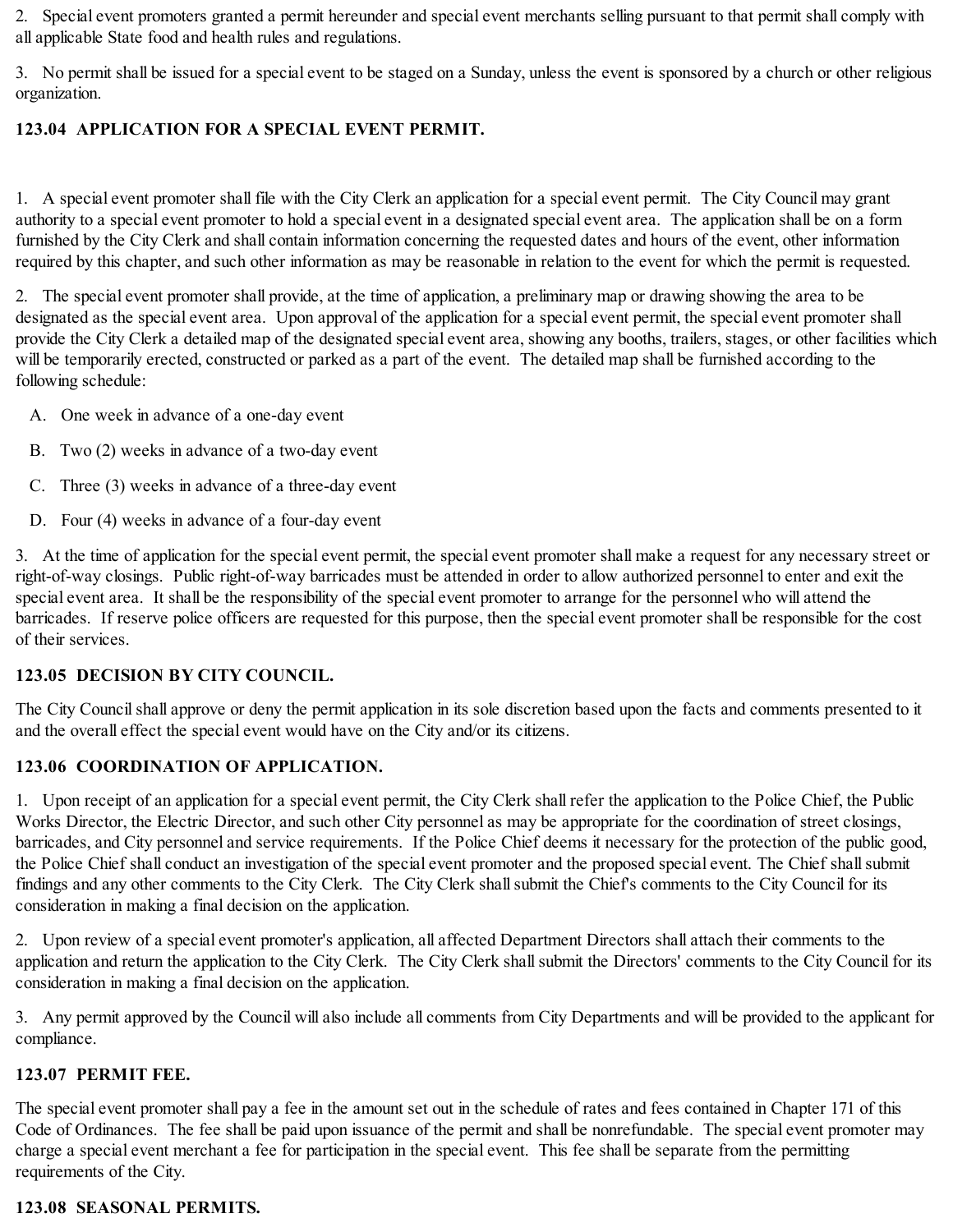A special event promoter who coordinates and sponsors an event which occurs on a regular basis throughout a specific time period, at least one day a week for a minimum for four (4) consecutive weeks; not to exceed a maximum of twenty-four (24) weeks in any twelve (12) month period, shall pay a fee in the amount shown in the fee schedule in Chapter 171 for a seasonal permit.

# **123.09 INSURANCE REQUIREMENT.**

The approval by the City Council of an application for a special event permit shall be contingent upon the special event promoter providing the City a certificate of liability insurance coverage naming the City as an "also insured" in a minimum amount of one million dollars (\$1,000,000.00). Upon receipt of the certificate of insurance the City Clerk shall issue the permit to the special event promoter.

### **123.10 PERMIT EXPIRATION.**

A special event permit as issued shallset forth the time period for which the permit is issued. The time period for which the permit is effective shall include a reasonable period for cleanup. The permit shall expire at the end of the time period specified in the permit. Cleanup for a special event shall not be permitted on Sunday between the hours of seven o'clock (7:00) a.m. and twelve o'clock (12:00) midnight.

#### **123.11 OBSTRUCTION OF TRAFFIC PROHIBITED.**

The special event for which a permit is issued shall be conducted within the designated special event area. The special event shall not be conducted in such a manner as to hinder or obstruct the free passage of pedestrian or vehicular traffic outside of the designated special event area.

#### **123.12 EXHIBITING PERMIT.**

A special event promoter shall be required to provide a copy of its permit to each special event merchant for exhibit by the special event merchant during the term of the permit period.

#### **123.13 CONTRACTUAL ARRANGEMENTS.**

The special event promoter shall be solely responsible for any contractual arrangements between itself and any special event merchants and/or private property owners operating or located within the designated special event area.

# **123.14 REVOCATION OR SUSPENSION OF PERMIT.**

A permit issued under the provisions of this chapter may be revoked or suspended by the Police Chief, without notice, for any of the following causes:

1. Fraud, misrepresentation, or an incorrect statement contained in the application for permit, or made in the course of promoting the special event.

2. Failure to comply with any provision of this chapter.

3. Promoting the special event in an unlawful manner or in such a manner as to constitute a breach of the peace or to constitute a menace to the health, safety, or general welfare of the public.

#### **123.15 APPEALS.**

Any person aggrieved by the action of the Police Chief in revoking or suspending a permit or by the action of the City Council in the denial of a permit may appeal to the City Council. Such appeal shall be taken by filing with the City Clerk, within fourteen (14) days after the notice of the action complained of, a written statement setting forth fully the grounds for such appeal. The City Clerk shall set a time and place for hearing on such appeal and notice of such hearing shall be mailed, postage prepaid, to the appellant at its last known address at least five (5) days prior to the date set for hearing, or shall be delivered by a police officer in the same manner as a summons at least three (3) days prior to the date set for hearing. The decision of the City Council regarding an appeal shall be final.

# **123.16 PEDDLER, SOLICITOR, AND TRANSIENT MERCHANT PERMITS.**

A special event promoter may, in its application for a special event permit, request the City Council to temporarily limit the areas within the City for which a peddler, solicitor or transient merchant permit provided under Chapter 122 of this Code of Ordinances may be issued to an applicant thereunder during the time period for which a permit is issued under this chapter. In making its request, the special event promoter shall suggest particular areas within the City limits which the special event promoter believes would be appropriate for the issuance of peddler, solicitor or transient merchant permits during the time period in question. If the City Council agrees with the suggested limitation of areas for which a peddler, solicitor or transient merchant permit may be issued during the time period for which a permit is issued under this chapter, the City Councilshall adopt a resolution providing for the modification of the